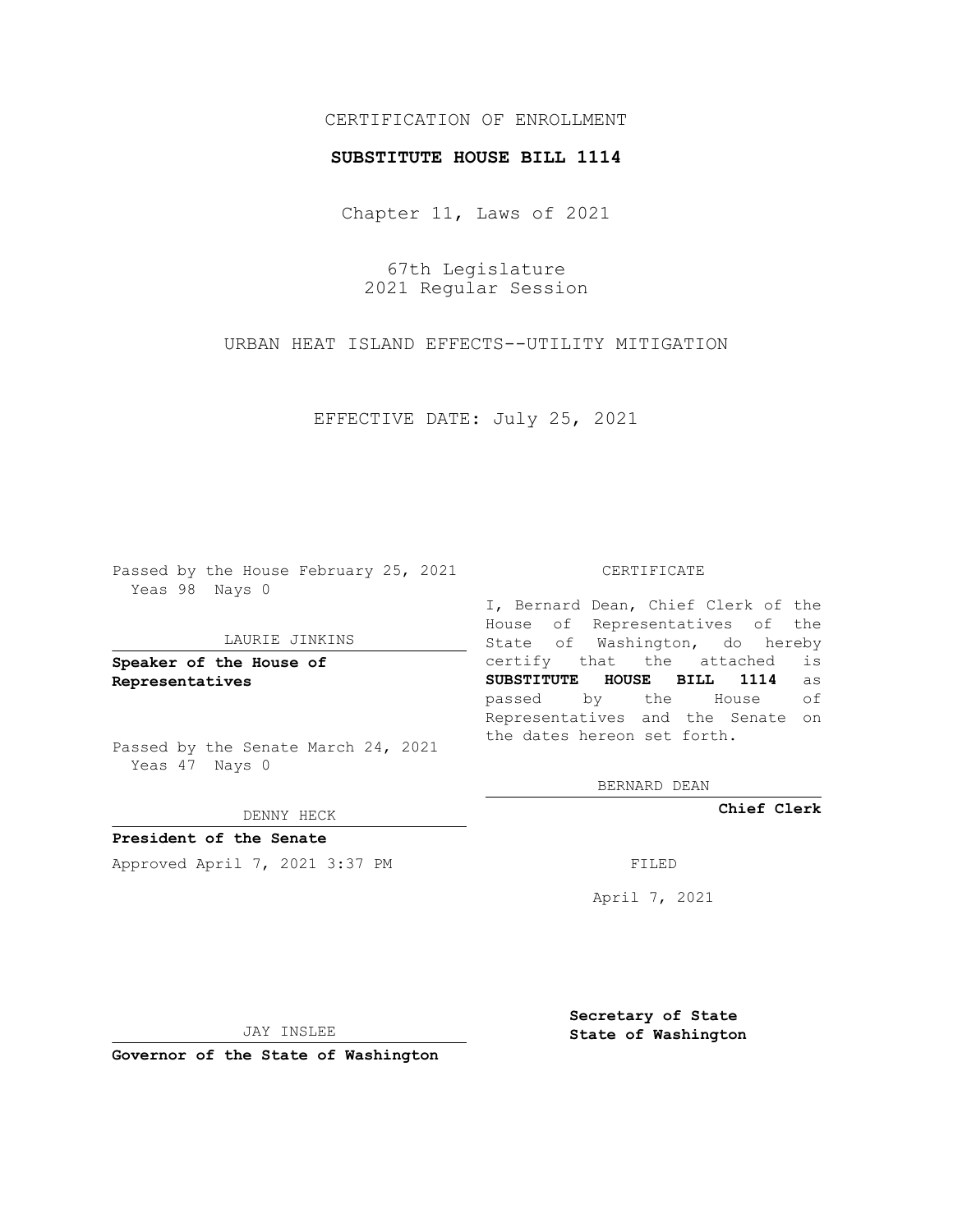## **SUBSTITUTE HOUSE BILL 1114**

Passed Legislature - 2021 Regular Session

**State of Washington 67th Legislature 2021 Regular Session By** House Environment & Energy (originally sponsored by Representatives Dye and Ramel)

READ FIRST TIME 02/15/21.

 AN ACT Relating to encouraging utility mitigation of urban heat island effects; amending RCW 35.92.355, 35.92.390, 54.16.400, 80.28.260, and 80.28.300; adding a new section to chapter 54.16 RCW; 4 and creating a new section.

BE IT ENACTED BY THE LEGISLATURE OF THE STATE OF WASHINGTON:

 NEW SECTION. **Sec. 1.** (1) The legislature acknowledges the scientific consensus that there is a well-documented problem of urban heat islands. The buildings, roads, and infrastructure that comprise urban environments make cities hotter than surrounding rural areas. Concrete, asphalt, and shingled roofs can get much hotter than vegetated areas, causing surface temperatures in cities to be several 12 degrees hotter in the midday than in rural areas. At night, these 13 same materials release heat more slowly, keeping urban air temperatures higher than overnight temperatures in most rural areas. Cities tend to have fewer trees and less vegetation, resulting in a deficit of shade to keep areas cool. Cities also have more industrial heat sources, including cars and air conditioners.

 (2) Cities tend to have many more extremely hot days each year, 19 on average, than nearby rural areas. According to one recent study, over the past 10 years, cities had an average of at least eight more days over 90 degrees Fahrenheit each summer, compared to nearby rural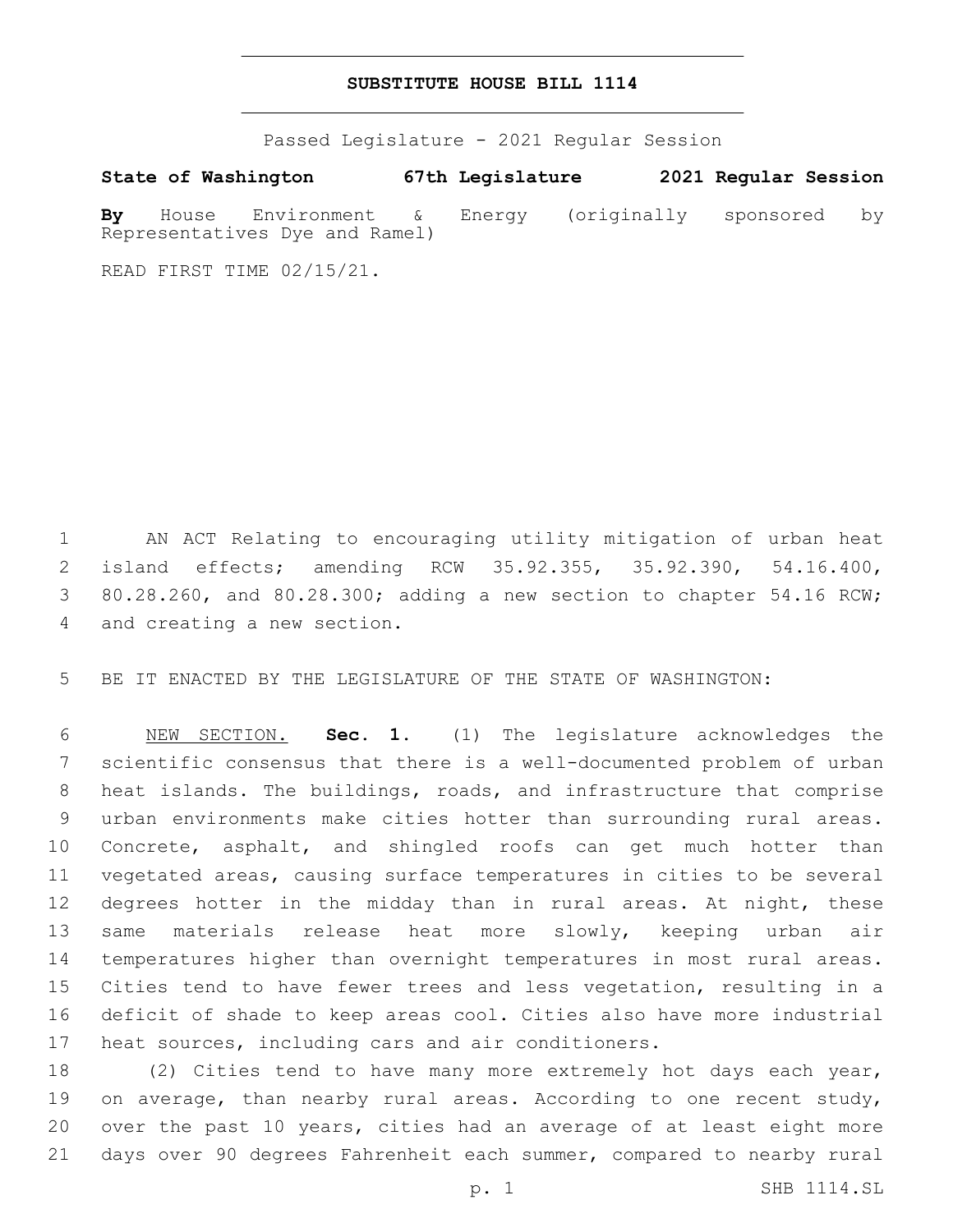areas. The difference between urban and surrounding rural temperatures is also widening; temperatures have been rising in urban areas faster than in the surrounding rural areas since 1970. Studies also conclude that areas historically redlined as a result of housing policy experience higher air temperatures than urban areas outside of redlined areas.6

 (3) The legislature finds that the phenomenon of urban heat island impact is detrimental to several significant and long-standing state policy goals, including the promotion of human health, energy 10 conservation, and preserving the water quality that sustains salmon. The legislature also finds that the urban heat island effects exacerbate the impacts of climate change. It is well understood that higher urban summer temperatures pose serious human health risks and that these health risks are inequitably distributed. Hotter urban summers can lead to increased energy demands to cool buildings, which runs counter to long-standing state policy of promoting energy conservation. Studies have also documented the impact of urban heat islands on the temperature of streams. Streams draining through urban heat islands tend to be hotter than rural and forested streams because of warmer urban air and ground temperatures, paved surfaces, and decreased riparian canopy. Urban infrastructure routes runoff over hot impervious surfaces and through storm drains directly into streams and can lead to rapid, dramatic increases in temperature, 24 which can be lethal for aquatic life.

 (4) The legislature recognizes that this problem is a clear and present danger that impacts the environment of our state. The Pacific Northwest, with its reputation for rain and temperate weather, is not immune to urban heat islands. Seattle is among the top 10 cities for most intense urban heat island effect, with greater than four degrees Fahrenheit difference between the city and nearby rural areas. Portland, Oregon was among the top 10 cities with the most intense summer nighttime heat island over the past 10 years.

 (5) The legislature finds that organized shade tree and cool roof programs offered by utilities can reduce the amount of energy required to cool buildings. Energy conservation results in carbon dioxide reduction in areas where fossil fuels are part of the fuel mix that supplies the electricity. Secondary benefits of shade tree and cool roof programs are the mitigation of the urban heat island effect. Other nonenergy benefits include improvement in local and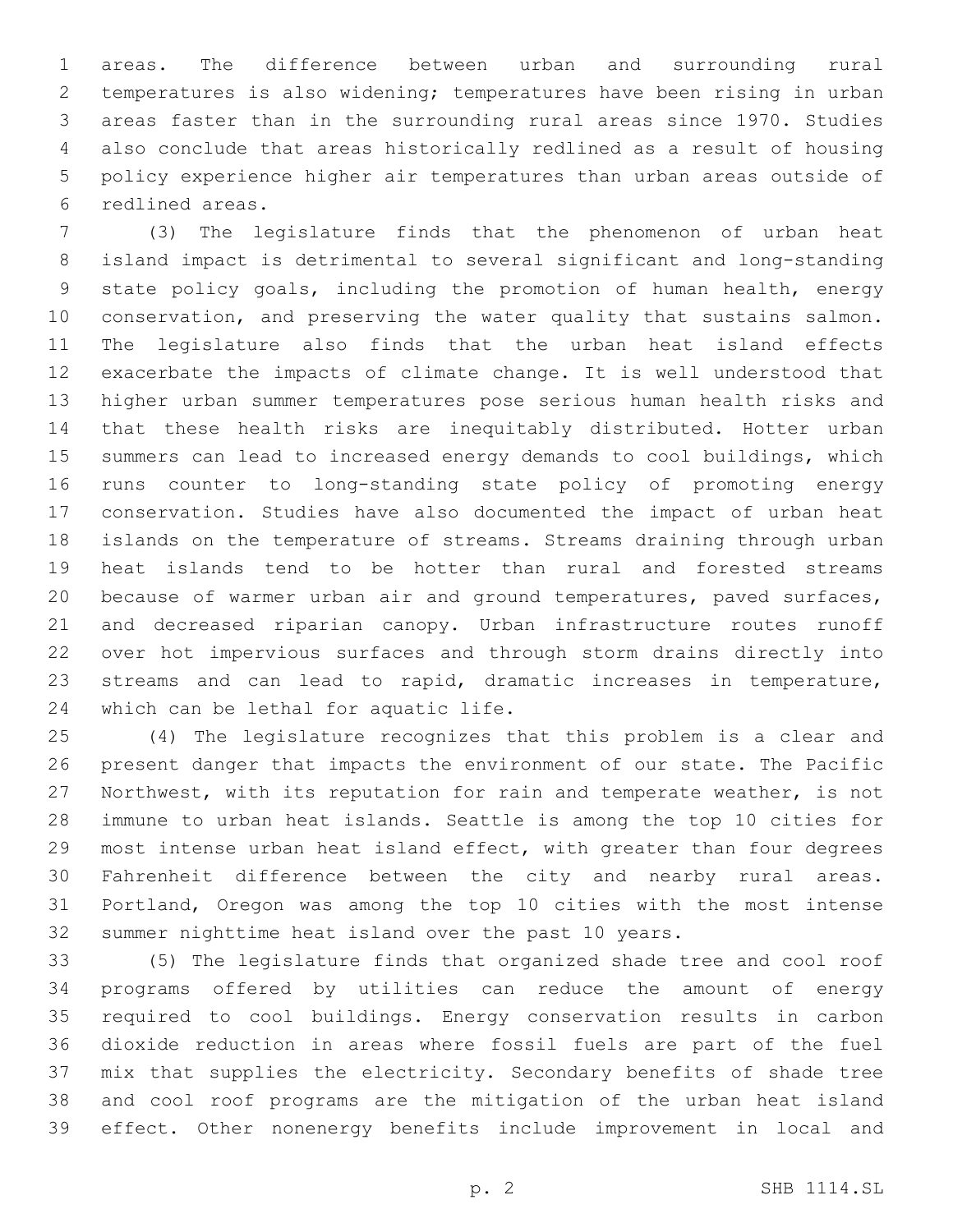regional air quality, enhanced neighborhood aesthetics, and improved 2 property values for program participants.

 (6) From the utility perspective, incentives to implement tree planting programs represents a type of demand side management program that has a tangible economic value to the utility. This value can be quantified based on avoided supply costs of energy and capacity during high cost of summer peak load periods, or the decrease in supply costs to the utility due to reduced electrical loads.

 (7) From the customers' perspective, these programs save money by reducing average summertime electricity bills. In 2008, researchers showed that the Sacramento municipal utility district tree program reduced summertime electricity bills by an average of \$25.16. Additionally, the utility's commercial cool roof program provided average energy cooling load savings of 20 percent.

 (8) In consideration of the environmental, public, and customer benefits, the legislature intends to encourage policies for the state's utilities that will promote shade tree and cool roof programs to facilitate energy conservation and mitigate urban heat island 19 impacts.

 **Sec. 2.** RCW 35.92.355 and 1993 c 204 s 5 are each amended to 21 read as follows:

 The conservation of energy in all forms and by every possible means is found and declared to be a public purpose of highest priority. The legislature further finds and declares that all municipal corporations, quasi municipal corporations, and other political subdivisions of the state which are engaged in the 27 generation, sale, or distribution of energy should be granted the authority to develop and carry out programs which will conserve 29 resources, reduce waste, and encourage more efficient use of energy 30 by consumers.

 In order to establish the most effective statewide program for energy conservation, the legislature hereby encourages any company, corporation, or association engaged in selling or furnishing utility services to assist their customers in the acquisition and installation of materials and equipment, for compensation or otherwise, for the conservation or more efficient use of energy including, but not limited to, materials and equipment installed as part of a utility cool roof program. The use of appropriate tree 39 plantings for energy conservation is highly encouraged as part of p. 3 SHB 1114.SL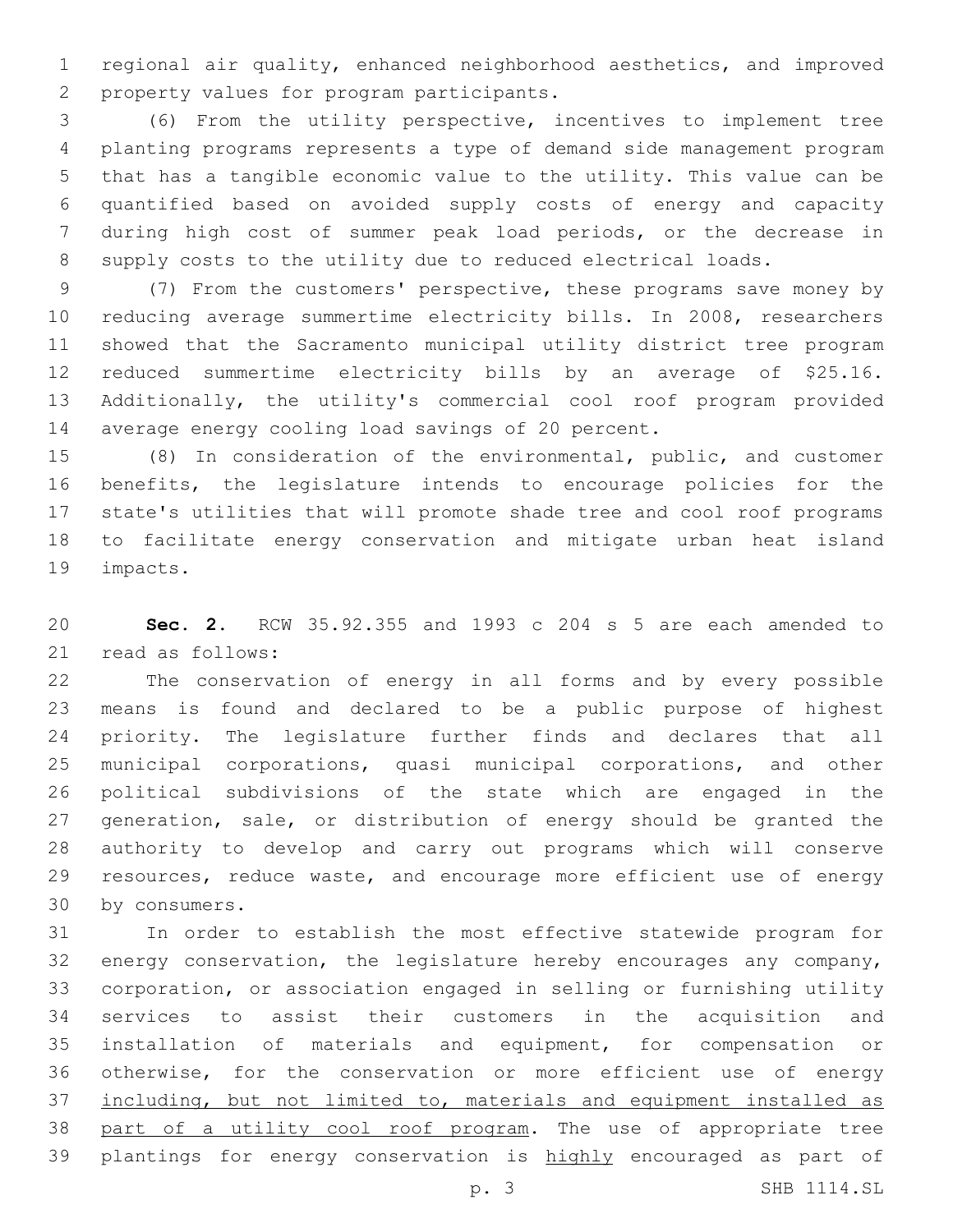| 1           | these programs. It is the policy of the state of Washington that any  |
|-------------|-----------------------------------------------------------------------|
| 2           | tree planting program engaged in by a municipal utility where energy  |
| 3           | reduction is a goal as part of a broader energy conservation program  |
| 4           | under this section should accomplish the following:                   |
| 5           | (1) Reduce the peak-load demand for electricity in residential        |
| 6           | and commercial business areas during the summer months through direct |
| 7           | shading of buildings provided by strategically planted trees;         |
| 8           | (2) Reduce wintertime demand for energy in residential areas by       |
| $\mathsf 9$ | blocking cold winds from reaching homes, which lowers interior        |
| 10          | temperatures and drives heating demand;                               |
| 11          | (3) Protect public health by removing harmful pollution from the      |
| 12          | air and prioritize in communities with environmental health           |
| 13          | disparities;                                                          |
| 14          | (4) Utilize the natural photosynthetic and transpiration process      |
| 15          | of trees to lower ambient temperatures and absorb carbon dioxide;     |
| 16          | (5) Lower electric bills for residential and commercial business      |
| 17          | ratepayers by limiting electricity consumption without reducing       |
| 18          | benefits;                                                             |
| 19          | (6) Relieve financial and demand pressure on the utility that         |
| 20          | stems from large peak-load electricity demand;                        |
| 21          | (7) Protect water quality and public health by reducing and           |
| 22          | cooling stormwater runoff and keeping harmful pollutants<br>from      |
| 23          | entering waterways, with special attention given to waterways vital   |
| 24          | for the preservation of threatened and endangered salmon;             |
| 25          | (8) Ensure that trees are planted in locations that limit the         |
| 26          | amount of public funding needed to maintain public and electric       |
| 27          | infrastructure;                                                       |
| 28          | (9) Measure program performance in terms of the estimated present     |
| 29          | value benefit per tree planted and equitable and accessible community |
| 30          | engagement consistent with the department of health's environmental   |
| 31          | health disparities map recommendations 12 and 13, and with the        |
| 32          | community engagement plan quidance in appendix C of the final report  |
| 33          | of the environmental justice task force established under chapter     |
| 34          | 415, Laws of 2019;                                                    |
| 35          | (10) Give special consideration to achieving environmental            |
| 36          | justice in goals and policies, avoid creating or worsening            |
| 37          | environmental health disparities, and make use of the department of   |
| 38          | health's environmental health disparities map to help quide           |
| 39          | engagement and actions; and                                           |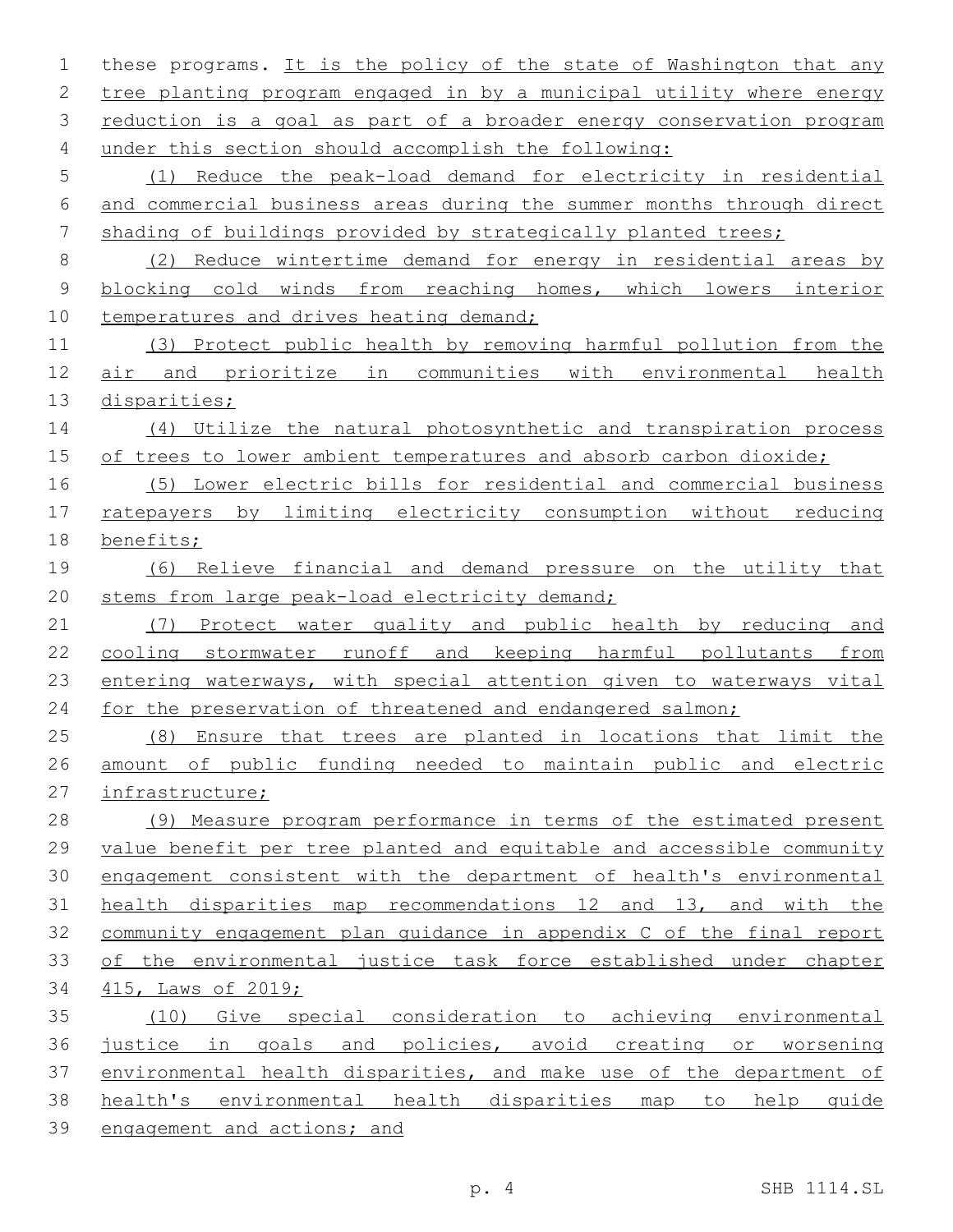(11) Coordinate with the department of natural resources urban and community forestry program's efforts to identify areas of need related to urban tree canopy and to provide technical assistance and capacity building to encourage urban tree canopy.

 **Sec. 3.** RCW 35.92.390 and 2008 c 299 s 19 are each amended to read as follows:6

 (1) Municipal utilities under this chapter are highly encouraged to provide information to their customers regarding landscaping that 9 includes tree planting for energy conservation.

 (2)(a) Municipal utilities under this chapter are highly encouraged to request voluntary donations from their customers for the purposes of urban forestry. The request may be in the form of a check-off on the billing statement or other form of request for a 14 voluntary donation.

 (b) Voluntary donations collected by municipal utilities under this section may be used by the municipal utility to:

 (i) Support the development and implementation of evergreen community ordinances, as that term is defined in RCW 35.105.010, for 19 cities, towns, or counties within their service areas;  $((\theta \cdot \hat{r}))$ 

 (ii) Complete projects consistent with the model evergreen community management plans and ordinances developed under RCW 35.105.050; or

 (iii) Fund a tree planting program for energy conservation that accomplishes the goals established under RCW 35.92.355.

 (c) Donations received under this section do not contribute to the gross income of a light and power business or gas distribution 27 business under chapter 82.16 RCW.

 NEW SECTION. **Sec. 4.** A new section is added to chapter 54.16 29 RCW to read as follows:

 The legislature encourages any public utility district to assist their customers in the acquisition and installation of materials and equipment, for compensation or otherwise, for the conservation or more efficient use of energy including, but not limited to, materials and equipment installed as part of a utility cool roof program. The use of appropriate tree plantings for energy conservation is highly encouraged as part of these programs. It is the policy of the state of Washington that any tree planting program engaged in by a public utility district where energy reduction is a goal as part of a

p. 5 SHB 1114.SL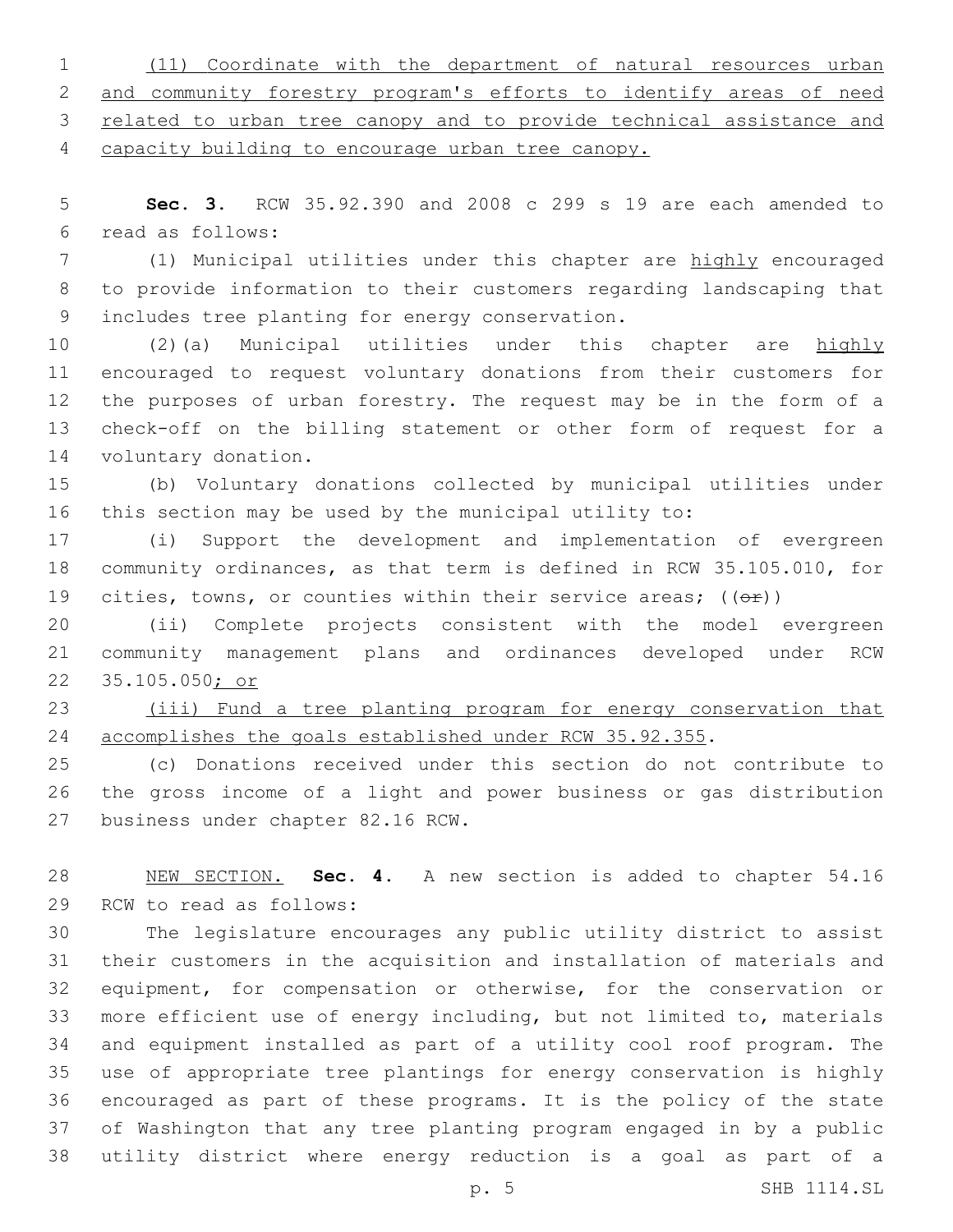broader energy conservation program under this chapter should 2 accomplish the following:

 (1) Reduce the peak-load demand for electricity in residential and commercial business areas during the summer months through direct shading of buildings provided by strategically planted trees;

 (2) Reduce wintertime demand for energy in residential areas by blocking cold winds from reaching homes, which lowers interior 8 temperatures and drives heating demand;

 (3) Protect public health by removing harmful pollution from the air and prioritize in communities with environmental health 11 disparities;

 (4) Utilize the natural photosynthetic and transpiration process 13 of trees to lower ambient temperatures and absorb carbon dioxide;

 (5) Lower electric bills for residential and commercial business ratepayers by limiting electricity consumption without reducing 16 benefits;

 (6) Relieve financial and demand pressure on the utility that 18 stems from large peak-load electricity demand;

 (7) Protect water quality and public health by reducing and cooling stormwater runoff and keeping harmful pollutants from entering waterways, with special attention given to waterways vital for the preservation of threatened and endangered salmon;

 (8) Ensure that trees are planted in locations that limit the amount of public funding needed to maintain public and electric 25 infrastructure;

 (9) Measure program performance in terms of the estimated present value benefit per tree planted and equitable and accessible community engagement consistent with the department of health's environmental health disparities map recommendations 12 and 13, and with the community engagement plan guidance appendix C of the final report of the environmental justice task force established under chapter 415, 32 Laws of 2019;

 (10) Give special consideration to achieving environmental justice in goals and policies, avoid creating or worsening environmental health disparities, and make use of the department of health's environmental health disparities map to help guide 37 engagement and actions; and

 (11) Coordinate with the department of natural resources urban and community forestry program's efforts to identify areas of need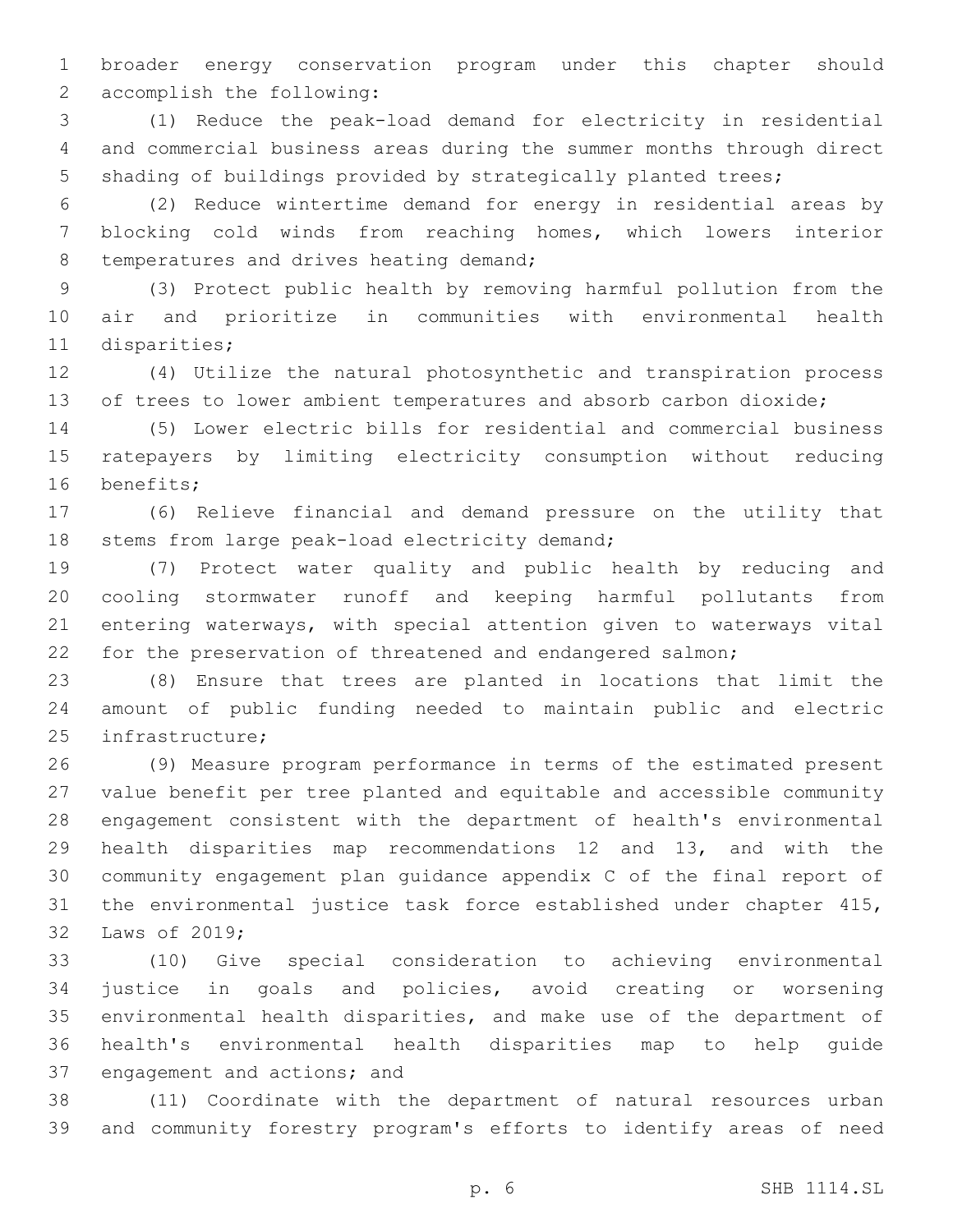related to urban tree canopy and to provide technical assistance and 2 capacity building to encourage urban tree canopy.

 **Sec. 5.** RCW 54.16.400 and 2008 c 299 s 22 are each amended to 4 read as follows:

 (1) Public utility districts may request voluntary donations from their customers for the purposes of urban forestry. The request may be in the form of a check-off on the billing statement or other form 8 of a request for a voluntary donation.

 (2) Voluntary donations collected by public utility districts under this section may be used by the public utility district to:

 (a) Support the development and implementation of evergreen community ordinances, as that term is defined in RCW 35.105.010, for 13 cities, towns, or counties within their service areas;  $((\theta \cdot \hat{r}))$ 

 (b) Complete projects consistent with the model evergreen community management plans and ordinances developed under RCW 35.105.050; or

 (c) Fund a tree planting program for energy conservation that accomplishes the goals established under section 4 of this act.

 (3) Donations received under this section do not contribute to the gross income of a light and power business or gas distribution 21 business under chapter 82.16 RCW.

 **Sec. 6.** RCW 80.28.260 and 1996 c 186 s 520 are each amended to 23 read as follows:

 (1) The commission shall adopt a policy allowing an incentive 25 rate of return on investment (((a) for payments made under RCW 26 <del>19.27A.035 and (b)</del>)) for programs that improve the efficiency of energy end use if priority is given to senior citizens and low-income citizens in the course of carrying out such programs. The incentive rate of return on investments set forth in this subsection is established by adding an increment of two percent to the rate of return on common equity permitted on the company's other investments.

 (2) The commission shall consider and may adopt a policy allowing an incentive rate of return on investment in additional programs to improve the efficiency of energy end use including, but not limited 35 to, tree planting programs and cool roof programs, or other incentive 36 policies to encourage utility investment in such programs. Any tree planting program where energy reduction is a goal for which an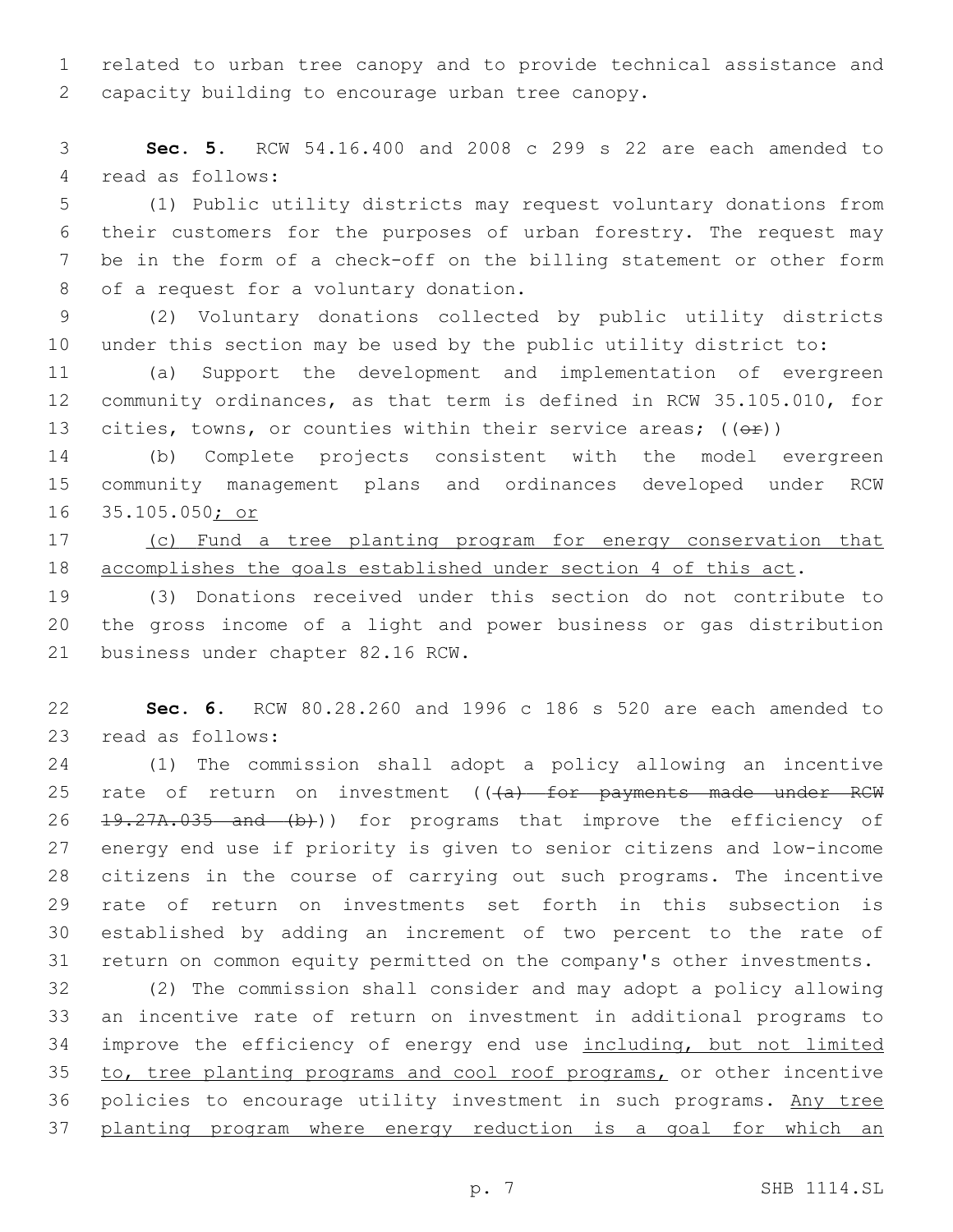electrical company seeks an incentive rate of return on investment under this subsection (2) should accomplish the following: (a) Reduce the peak-load demand for electricity in residential and commercial business areas during the summer months through direct 5 shading of buildings provided by strategically planted trees; (b) Reduce wintertime demand for energy in residential areas by blocking cold winds from reaching homes, which lowers interior 8 temperatures and drives heating demand; (c) Protect public health by removing harmful pollution from the air and prioritize in communities with environmental health disparities; (d) Utilize the natural photosynthetic and transpiration process 13 of trees to lower ambient temperatures and absorb carbon dioxide; (e) Lower electric bills for residential and commercial business ratepayers by limiting electricity consumption without reducing benefits; (f) Relieve financial and demand pressure on the utility that 18 stems from large peak-load electricity demand; (g) Protect water quality and public health by reducing and cooling stormwater runoff and keeping harmful pollutants from entering waterways, with special attention given to waterways vital 22 for the preservation of threatened and endangered salmon; (h) Ensure that trees are planted in locations that limit the amount of public funding needed to maintain public and electric infrastructure; (i) Measure program performance in terms of the estimated present value benefit per tree planted and equitable and accessible community engagement consistent with the department of health's environmental health disparities map recommendations 12 and 13, and with the community engagement plan guidance appendix C of the final report of the environmental justice task force established under chapter 415, Laws of 2019; (j) Give special consideration to achieving environmental justice in goals and policies, avoid creating or worsening environmental health disparities, and make use of the department of health's environmental health disparities map to help guide engagement and actions; and (k) Coordinate with the department of natural resources urban and community forestry program's efforts to identify areas of need